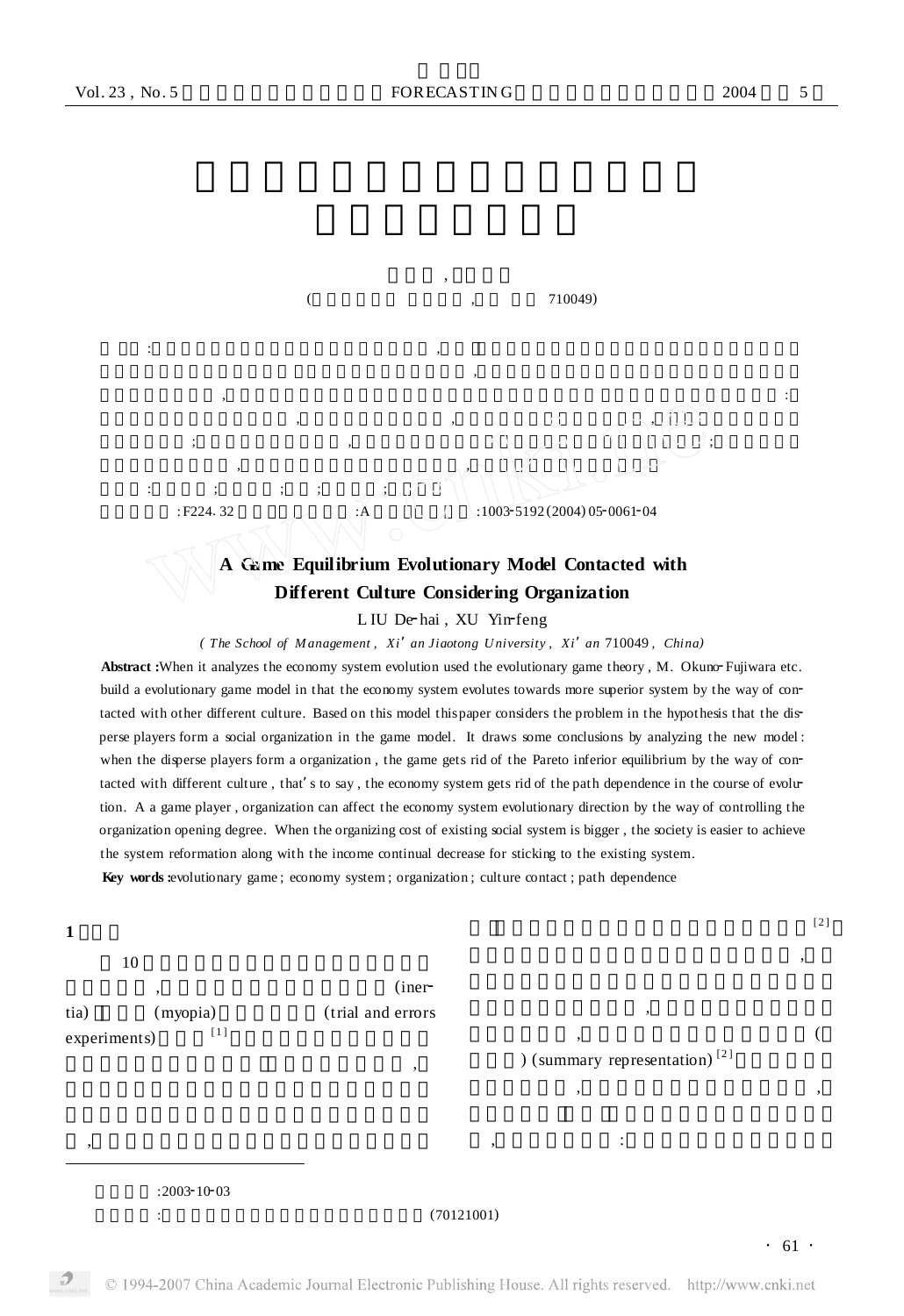

 $\cdot$  62  $\cdot$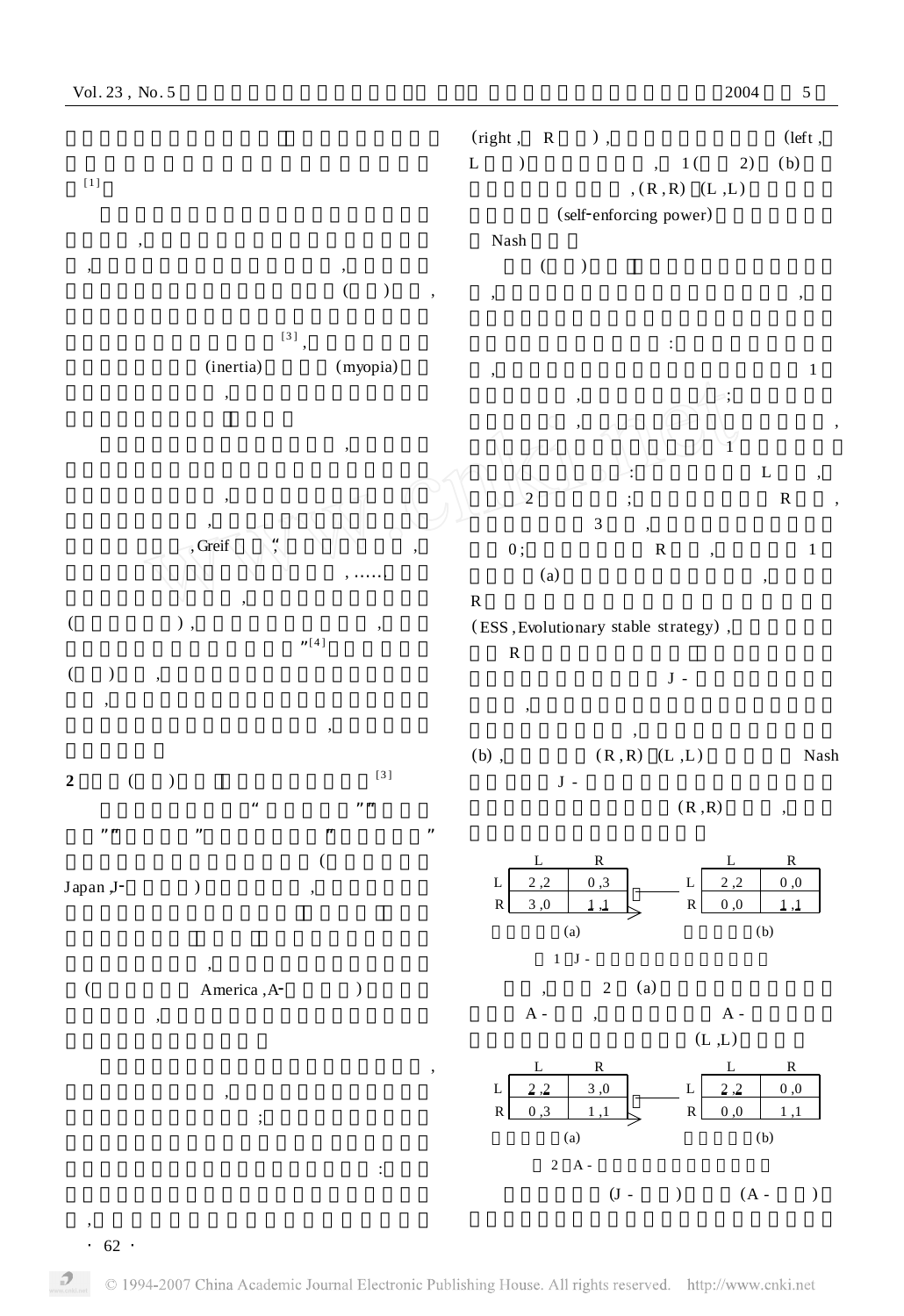

 $\cdot$  63  $\cdot$